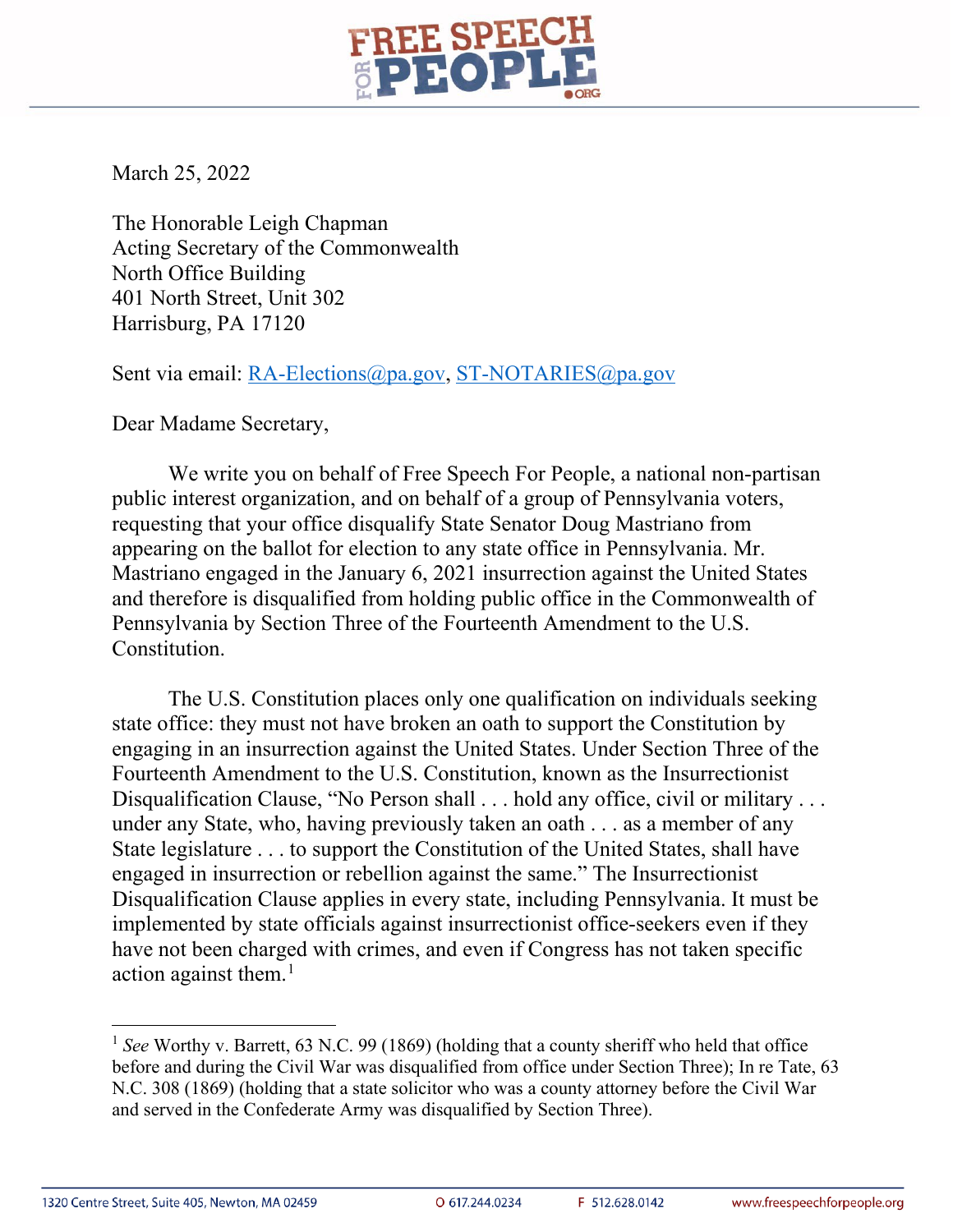Persons who trigger this constitutional provision are disqualified from presenting themselves as a candidate for the office of Governor in Pennsylvania, just as persons who fail to meet the age, citizenship, and residency requirements of Article IV, section 5 of the Constitution of Pennsylvania, or persons who fail the term limit requirements of article IV, section 18, are ineligible for the office.

You have the authority and responsibility to determine, as part of the state ballot qualification process, that because Mr. Mastriano engaged in the January 6 insurrection at the U.S. Capitol, Mr. Mastriano is ineligible to appear on the gubernatorial ballot or on any other ballot for office in the state of Pennsylvania.<sup>[2](#page-1-0)</sup>

#### **Mastriano's Role in the January 6 Insurrection**

#### *Before January 6, 2021*

 $\overline{a}$ 

Mr. Mastriano first swore an oath to support the Constitution as an Army officer in the 1980s. He was sworn in as a Pennsylvania State Senator and again took the oath to support the Constitution of the United States in June 2019. Thereafter, following the November 2020 elections, Mastriano repeatedly sought to discredit, overturn, or subvert Pennsylvania's election results.<sup>[3](#page-1-1)</sup> His efforts included a failed effort to impel the Pennsylvania legislature to overturn state law and authorize the appointment of its own electors to the Electoral College.<sup>[4](#page-1-2)</sup> He promoted false allegations of voter fraud, organized a post-election "hearing" in Gettysburg where Giuliani and Trump both spread election conspiracies, urged the

<span id="page-1-0"></span> $2$  Mastriano recently has been issued a subpoena for records and deposition testimony by the Select Committee to Investigate the January 6th Attack on the United States Capitol. Select Committee Press Release, *Select Committee Demands Information on Efforts to Send False 'Alternate Electors' to Congress and Otherwise Interfere with Election Certification*, Feb. 15, 2022, bit.ly/3tyIKYV. It is not yet known whether he will cooperate with the investigation. However, you need not and should not wait until this investigation concludes. Information already available sufficiently establishes grounds for determining that Mastriano's involvement in the January 6 insurrection renders him unqualified for office.

<span id="page-1-1"></span><sup>3</sup> *See, e.g.*, Douglas Mastriano (@SenMastriano), Twitter (Nov. 28, 2020 7:45 AM), <https://twitter.com/SenMastriano/status/1332666825490968578> (tweeting the false and baseless statement that "[t]here is mounting evidence that the PA presidential election was compromised," and urging the legislature to appoint Trump's delegates to the Electoral College); *Fact Check: Post Mixes Pennsylvania Primary and General Election Data to Suggest Vote-By-Mail Irregularities*, REUTERS (Dec. 1, 2020), reut.rs/3D5tXH6 (confirming that Mastriano's claims of vote-by-mail irregularities in another tweet were false).

<span id="page-1-2"></span><sup>4</sup> *See* Jon Alexander, *Mastriano Says Legislature Should Overturn Trump Loss*, YORK DISPATCH (Nov. 27, 2020), bit.ly/3quRyvO.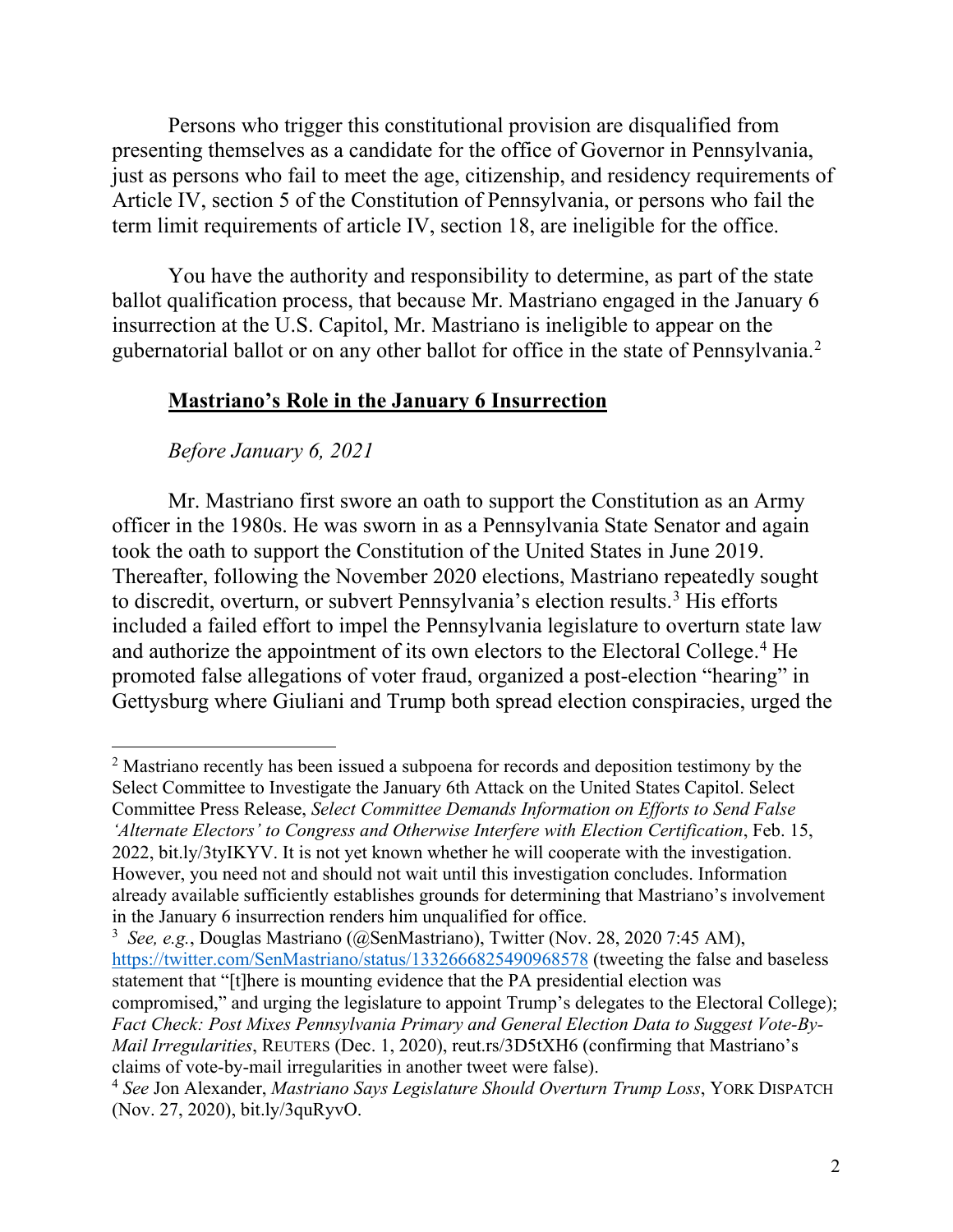Department of Justice to investigate election fraud using numerous claims that had already been proven false, and maintained close ties with Trump and his team as they developed their strategies to undermine Biden's victory.[5](#page-2-0)

Mastriano's disinformation efforts were part of a broader movement, often using the slogan "Stop the Steal," that advanced and promoted the false claim that Donald Trump won the 2020 election. Beginning in November 2020, various persons associated with the movement attempted to block the certification of President-elect Biden's victory with dozens of lawsuits, including in Pennsylvania. None succeeded, and all were found to be baseless.<sup>[6](#page-2-1)</sup>

After these efforts failed, some people within the "Stop the Steal" movement turned to more aggressive illegal plans to keep Trump in office after his loss. They formulated an unconstitutional scheme to subvert the constitutional process of counting the electoral votes in Congress in order to prevent President-elect Biden from being sworn in as President. Leaders of the scheme—including then-President Trump, his Chief of Staff Mark Meadows, certain Members of Congress, and others outside the government—focused on January 6, the day that Congress counts the presidential electors' votes, as an opportunity to prevent Congress from certifying President-elect Biden's victory.

Key leaders and participants in the larger scheme developed plans to pressure or intimidate Congress and then-Vice President Pence into refusing to recognize the votes of electors from certain states that Trump had lost, thus leading to a Trump "victory" in Congress.[7](#page-2-2) But when these attempts failed, they instead planned to obstruct the electoral count certification.<sup>[8](#page-2-3)</sup>

<span id="page-2-0"></span><sup>5</sup> Andrew Seidman, *A Pa. senator gets a political boost from pushing Trump's false election claims—with 2022 in sight*, THE PHILADELPHIA INQUIRER (Dec. 5, 2020),

[https://bit.ly/3uhU9KK;](https://bit.ly/3uhU9KK) Jeremy Herb & Sara Murray, *How a Pennsylvania state senator helped fuel Trump's election lies*, CNN (Oct. 14, 2021), [https://cnn.it/3DaA4tS.](https://cnn.it/3DaA4tS) 6

<span id="page-2-1"></span>Jacob Shamisian & Sonam Sheth, *Trump and his allies filed more than 40 lawsuits challenging the 2020 election results. All of them failed*, BUSINESS INSIDER (Feb. 22, 2021), [https://bit.ly/3mZYfEf.](https://bit.ly/3mZYfEf) 7 *Before: Red Flags*, WASH. POST, (Oct. 31, 2021), https://wapo.st/3JuvTvi; *READ: Trump* 

<span id="page-2-2"></span>*lawyer's full memo on plan for Pence to overturn the election*, CNN (Sept. 21, 2021), [https://cnn.it/3qldg4p;](https://cnn.it/3qldg4p) *Trump pressures Pence to throw out the election results—even though he can't*, POLITICO (Jan. 5, 2021), [https://politi.co/3961iTx.](https://politi.co/3961iTx)<br><sup>8</sup> *READ: Trump lawyer's full memo on plan for Pence to overturn the election*, CNN (Sept. 21,

<span id="page-2-3"></span><sup>2021),</sup> [https://cnn.it/3qldg4p;](https://cnn.it/3qldg4p) *Trump pressures Pence to throw out the election results—even though he can't*, POLITICO (Jan. 5, 2021), [https://politi.co/3961iTx.](https://politi.co/3961iTx)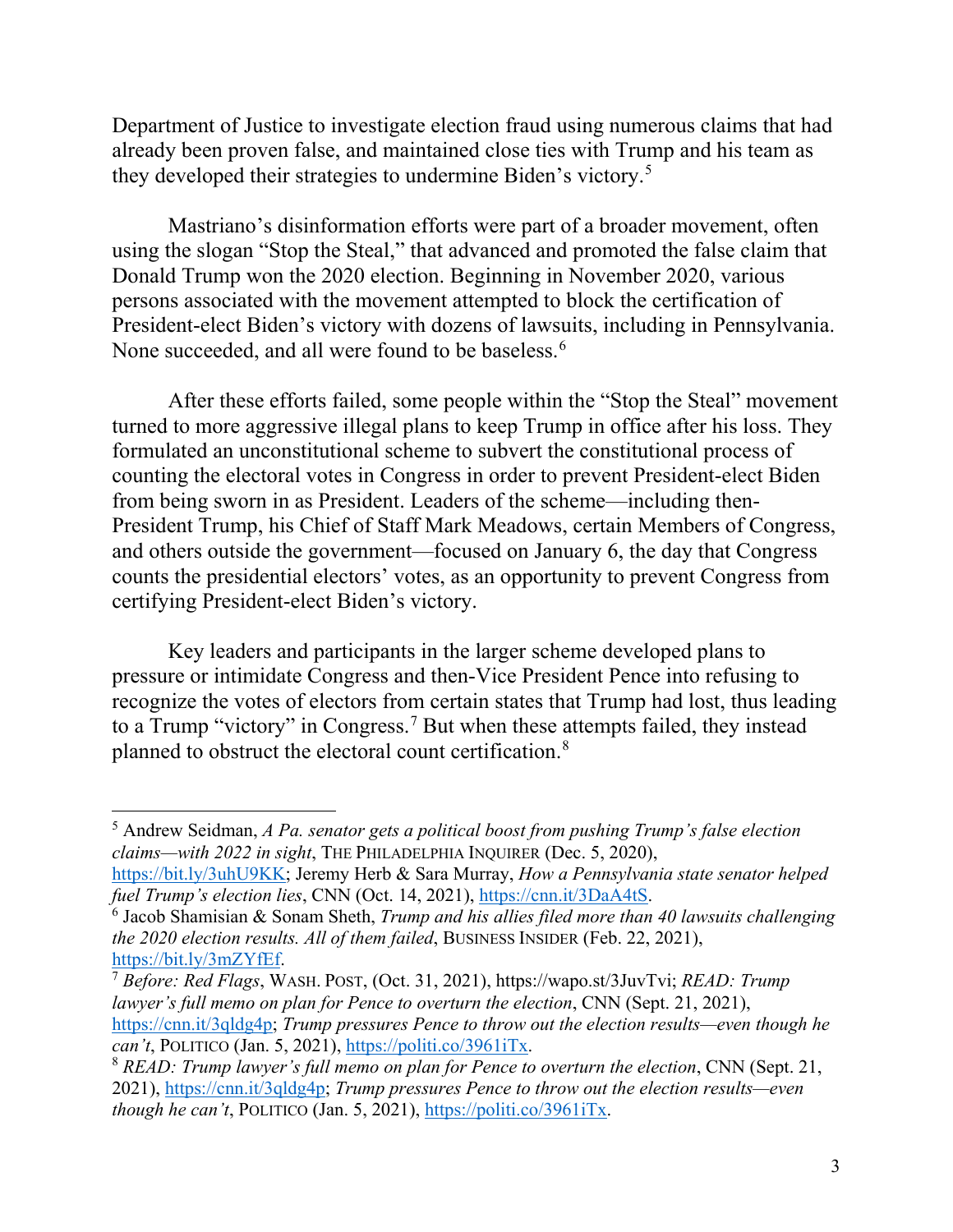To further their scheme to overturn the presidential election results, in December 2020 and January 2021, organizers planned a "Save America" demonstration at the Ellipse in Washington D.C. on January 6 to coincide with, and seek to block, the certification of electoral votes, as well as a protest at the Capitol itself. During this planning period, on December 19, 2020, then-President Trump endorsed the demonstration, urging his followers: "Be there, will be wild!", which his supporters understood to be a coded call for violence.<sup>[9](#page-3-0)</sup> On social media, supporters openly called for weapons to be carried into the District of Columbia, for law enforcement to be murdered if they interfered, and for supporters to storm the Capitol to prevent the certification of President-elect Biden's victory.[10](#page-3-1)

During this process, Mastriano organized transportation for people to travel from Pennsylvania to Washington D.C. to participate in the insurrection. His political committee paid more than \$3,000 to Wolf's Bus Lines for "bus reservations," to bus people to the Capitol for Trump's rally, advertised the event on Facebook, and charged attendees fees to reserve a place on the bus.<sup>11</sup>

### *On January 6, 2021*

At the Ellipse demonstration, speakers urged violence. For example, Trump's lawyer, Rudy Giuliani, called for "trial by combat"; Representative Mo Brooks urged the crowd to be prepared to sacrifice their "blood" and "lives," and to "do what it takes to fight for America" by "carry[ing] the message to Capitol Hill," since "the fight begins today."[12](#page-3-3) Finally, Trump spoke, during which time the crowd chanted "Fight for Trump!". Trump in turn urged them to march on the Capitol: "We're going to walk down to the Capitol, and we're going to cheer on our brave senators, and congressmen and women. We're probably not going to be

<span id="page-3-1"></span><sup>10</sup> Brandy Zadrozny & Ben Collins, *Violent threats ripple through far-right internet forums ahead of protest*, NBC NEWS (Jan. 5, 2021), nbcnews.to/3NcyxrN; Dan Barry & Sheera Frenkel, *'Be There. Will be Wild!': Trump all but circled the date*, N.Y. TIMES (Jan. 6, 2021), nyti.ms/3tyKXSZ; *see also Before: Red Flags*, WASH. POST (Oct. 31, 2021), [https://wapo.st/3JuvTvi.](https://wapo.st/3JuvTvi)<br><sup>11</sup> Katie Meyer et al., *Sen. Doug Mastriano Campaign Spent Thousands on Buses Ahead of D.C.* 

<span id="page-3-3"></span><sup>12</sup> Charles Duncan, *'This Crowd Has Some Fight In it,': N.C. Rep Spoke at Rally Before Attack at Capitol*, SPECTRUM NEWS (Jan. 7, 2021), [https://bit.ly/3wroCZe;](https://bit.ly/3wroCZe) WASH. POST, *Trump, Republicans incite crowd before mob storms Capitol,* YouTube (Jan. 6, 2021),

[https://youtu.be/mh3cbd7niTQ;](https://youtu.be/mh3cbd7niTQ) The Hill, *Mo Brooks gives FIERY speech against anti-Trump Republicans, socialists*, YouTube (Jan. 6, 2021),

[https://www.youtube.com/watch?v=ZKHwV6sdrMk.](https://www.youtube.com/watch?v=ZKHwV6sdrMk)

<span id="page-3-0"></span><sup>&</sup>lt;sup>9</sup> Before: Red Flags, WASH. POST (Oct. 31, 2021), https://wapo.st/3JuvTvi.

<span id="page-3-2"></span>*Insurrection*, WITF, Jan. 13, 2021, bit.ly/3D6KyKH.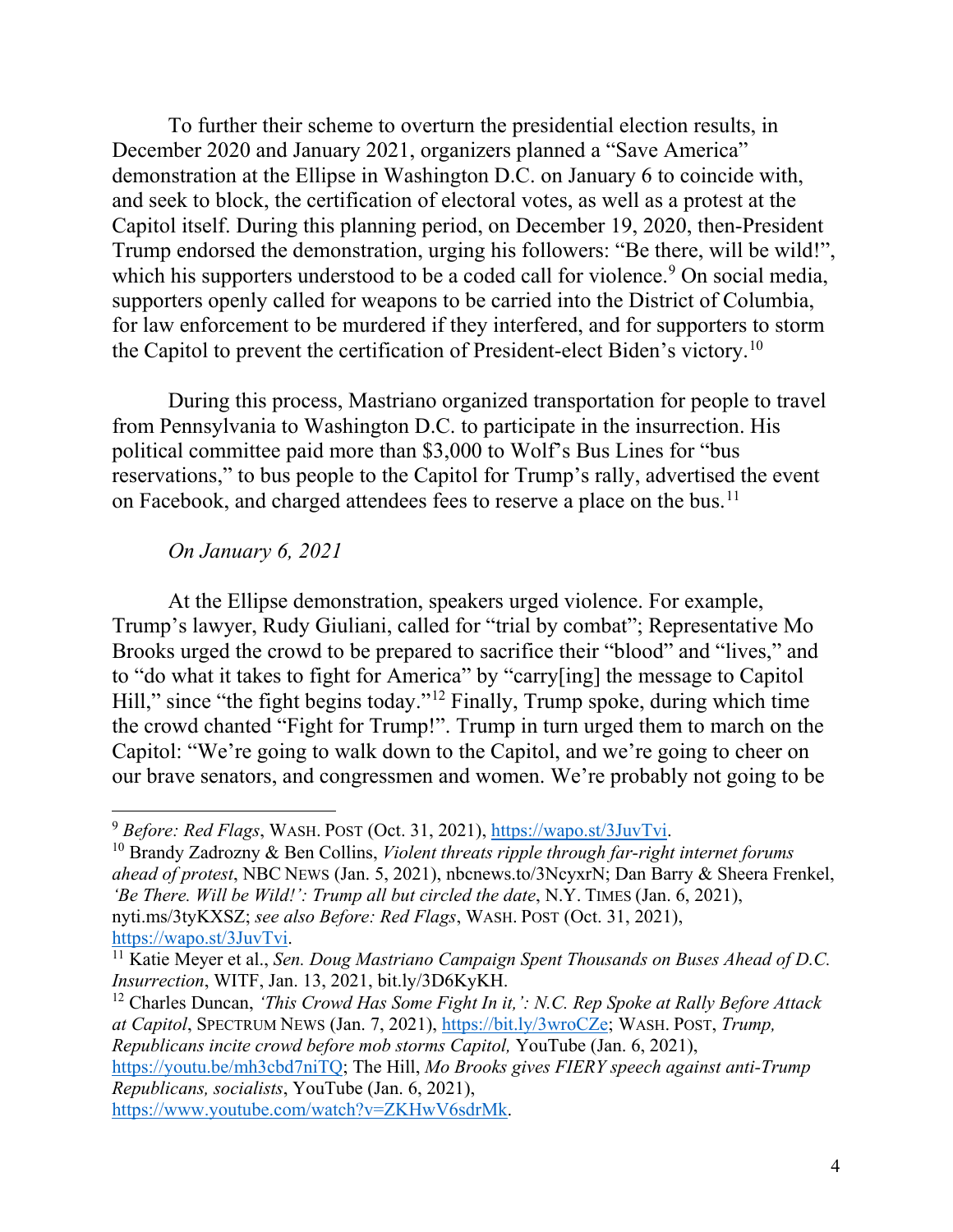cheering so much for some of them because you'll never take back our country with weakness. You have to show strength, and you have to be strong."<sup>[13](#page-4-0)</sup> At that point, 10,000 to 15,000 demonstrators began to march to the Capitol, where they joined a crowd of 300 members of the violent extremist group "Proud Boys."[14](#page-4-1)

Around 1:00pm, as the procedural tallying of vote counts began, then-President Trump warned those who remained at the Ellipse that "[i]f you don't fight like hell, you're not going to have a country anymore," and told them: "We are going to walk down Pennsylvania Avenue . . . we are going to the Capitol."[15](#page-4-2) At the Capitol, Proud Boys live-streamed Trump's speech, and his urging demonstrators to descend on the Capitol was received like an order.<sup>[16](#page-4-3)</sup>

The mob moved toward the Capitol, removing physical barriers in order to get closer to the building. Protesters clashed violently with police officers on the scene. By 1:30 p.m., law enforcement retreated as insurrectionists scaled the walls of the Capitol, many of them armed with weapons, pepper spray, and tasers. Some wore full body armor; others carried homemade shields. Many used flagpoles, signposts, and other weapons to attack police officers defending the Capitol.<sup>[17](#page-4-4)</sup>

The breach of the Capitol lasted more than three hours. At 2:20 p.m., the House was forced to adjourn during the assault, thereby allowing the insurrectionists to successfully obstruct Congress from certifying the vote and temporarily blocking the peaceful transition of power from one presidential administration to the next.

Members of Congress and staffers were forced to evacuate the House Chamber as insurrectionists sought entry at 2:44 p.m.; Senate staffers took the electoral college certificates with them during the evacuation to ensure that they did not fall into the hands of the insurrectionists. Shortly thereafter, the insurrectionists gained control of both the House Chamber and Senate Chamber. Insurrectionists also obtained access to, and control over, the offices of members of Congress.

<span id="page-4-0"></span><sup>13</sup> *Donald Trump Speech "Save America" Rally Transcript January 6*, REV (Jan 6, 2021), [https://bit.ly/3GheZid.](https://bit.ly/3GheZid)<br><sup>14</sup> Martha Mendoz & Juliet Linderman, *Officers maced, trampled: Docs expose depth of Jan. 6* 

<span id="page-4-1"></span>*chaos*, AP NEWS (Mar. 10, 2021), [https://bit.ly/3F2Hi26.](https://bit.ly/3F2Hi26) 15 *During: Bloodshed*, WASH. POST (Oct. 31, 2021), https://wapo.st/3JuvTvi.

<span id="page-4-2"></span>

<span id="page-4-3"></span> $^{16}$  *Id.* 

<span id="page-4-4"></span> $^{17}$  *Id.*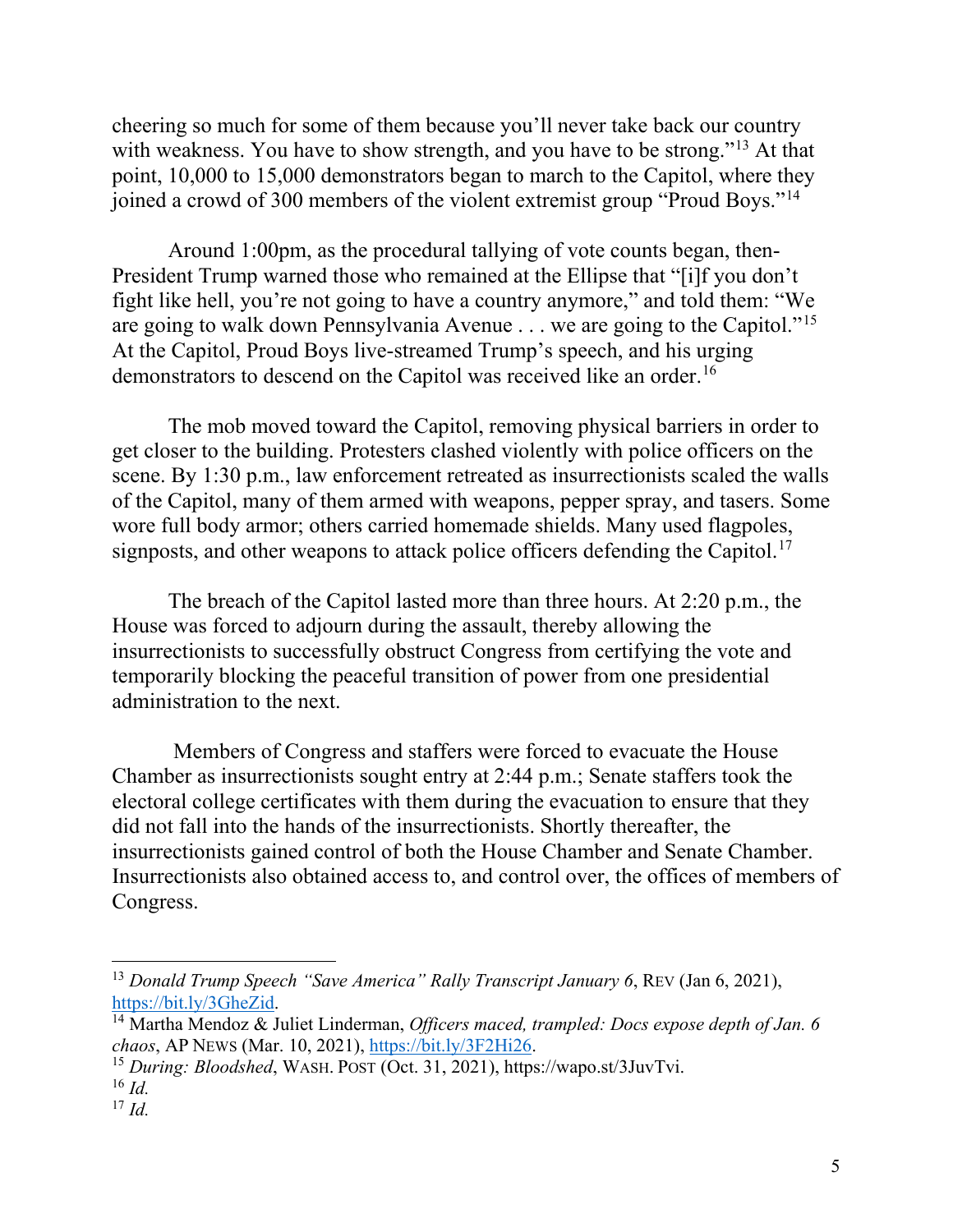During the course of the insurrection, insurrectionists attacked and assaulted police officers. They were not expelled from the Capitol until 6 p.m.; Vice President Pence was not able to reconvene Congress until 8:06 p.m., nearly six hours after the insurrectionists forced its adjournment. Biden's victory was certified at  $3:14$  a.m. on January  $7.^{18}$  $7.^{18}$  $7.^{18}$  In total, five people died and over 150 police officers suffered injuries, including broken bones, lacerations, and chemical burns.

Mastriano had "VIP" status at the speeches at the Ellipse and subsequently rode a golf cart and marched to the Capitol.<sup>[19](#page-5-1)</sup> Videos and photographs show Mastriano at the Capitol during the insurrection, bypassing police barriers that "moved" only because insurrectionists breached them in Mastriano's presence.<sup>[20](#page-5-2)</sup> Furthermore, just one week after the attack, Mastriano described to a radio interviewer how he was present as insurrectionists breached barricades and physically assaulted police officers by pushing them up the stairs.[21](#page-5-3)

At other times, Mastriano spun a different story. He claimed that he left the area "[w]hen it was apparent that this was no longer a peaceful protest," that he did not "enter the Capitol building, walk on the Capitol steps or go beyond police lines,"<sup>[22](#page-5-4)</sup> and that he "followed the directions of the Capitol Police and respected all police lines as he came upon them."[23](#page-5-5) However, photograph and video evidence of the insurrection, as well as his own words just a week after the event, contract his ineffectual claim to minimize his participation in the insurrection.

*Mastriano and Wife, Rebbie, Cross Police Lines at Jan 6 Attack on the US Captiol* [sic], YouTube (May 22, 2021), [https://www.youtube.com/watch?v=MfWCkE14JXY;](https://www.youtube.com/watch?v=MfWCkE14JXY) American

Patriot, *PA Senator Doug Mastriano and Wife, Rebbie, in Front of the US Captiol* [sic] *at Jan 6 Attack*, YouTube (May 23, 2021),

[https://www.youtube.com/watch?app=desktop&v=rxhoob6NfaY&ab\\_channel=AmericanPatriot;](https://www.youtube.com/watch?app=desktop&v=rxhoob6NfaY&ab_channel=AmericanPatriot) capitolhunters (@capitolhunters), Twitter (Aug 29, 2021 1:01 PM),

<span id="page-5-0"></span><sup>&</sup>lt;sup>18</sup> *Id.*; Congr. Rec. H77 (daily ed. Jan 6, 2021),  $\frac{http://bit.ly/Jan6CongRec.}{http://bit.ly/Jan6CongRec.}$ 

<span id="page-5-1"></span><sup>&</sup>lt;sup>19</sup> Ruby Cramer, *'His Street Cred Went Up': The Unintended Consequences of Outing the GOP Lawmakers at Jan. 6, POLITICO (Oct 18, 2021), https://politi.co/3LaLAIx.* 

<span id="page-5-2"></span><sup>&</sup>lt;sup>20</sup> Cory Cullington, *Barricade Push | NE Capitol ft. Doug Mastriano*, YouTube (May 25, 2021), [https://www.youtube.com/watch?v=\\_Ybdqd0xkb0;](https://www.youtube.com/watch?v=_Ybdqd0xkb0) American Patriot, *PA Senator Doug* 

[https://twitter.com/capitolhunters/status/1432025661435121669?s=20&t=FP9e29OwzJ06LZ4W](https://twitter.com/capitolhunters/status/1432025661435121669?s=20&t=FP9e29OwzJ06LZ4WaPtxjA) [aPtxjA;](https://twitter.com/capitolhunters/status/1432025661435121669?s=20&t=FP9e29OwzJ06LZ4WaPtxjA) Ruby Cramer, *'His Street Cred Went Up': The Unintended Consequences of Outing the* 

<span id="page-5-3"></span>*GOP Lawmakers at Jan. 6*, POLITICO (Oct 18, 2021), *https://politi.co/3LaLAIx.*<br><sup>21</sup> *Tracking Doug Mastriano's Movements During the Insurrection: A Timeline*, Pennsylvania<br>Spotlight (May 9, 2021), *https://bit.ly/36Hlvlq* 

<span id="page-5-4"></span><sup>22</sup> Mastriano Statement, posted Jan. 6, 2021, https://senatormastriano.com/2021/01/06/mastriano-<br>condemns-violence-in-washington-d-c/

<span id="page-5-5"></span> $\overline{^{23}$  Mastriano Statement, posted May 25, 2021,

<https://senatormastriano.com/2021/05/25/mastriano-condemns-huffington-post-attack-article/>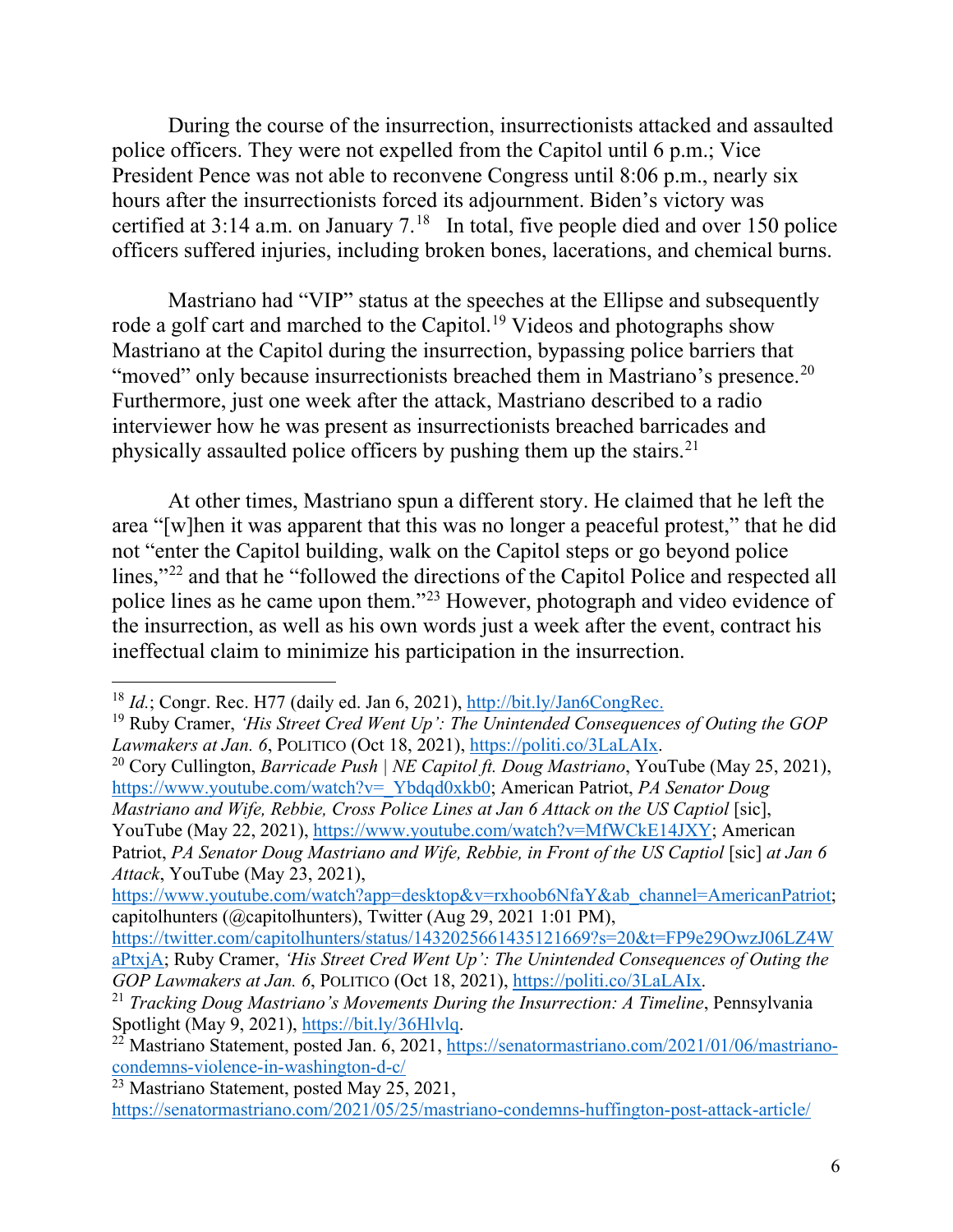## **Mastriano Engaged in Insurrection or Rebellion Against the United States.**

Under Section Three of the Fourteenth Amendment to the U.S. Constitution, known as the Disqualification Clause, "No Person shall . . . hold any office, civil or military . . . under any State, who, having previously taken an oath . . . as a member of any State legislature . . . to support the Constitution of the United States, shall have engaged in insurrection or rebellion against the same."

The events of January 6 undoubtedly qualify as an "insurrection." The Supreme Court has explained that while "[i]nsurrection against a government may or may not culminate in an organized rebellion . . . a civil war always begins by insurrection against the lawful authority of the Government." *The Amy Warwick (The Prize Cases)*, 67 U.S. 635, 666-68 (1862). While the insurrection did not succeed in overturning the presidential election, it still qualifies as an insurrection, and *disqualifies* any office-holding participants from running for public office in the future. *See Homes Ins. Co of N.Y. v. Davila*, 212 F.2d 731, 736 (1st Cir. 1954) ("An insurrection aimed to accomplish the overthrow of the constituted government is no less an insurrection because the chances of success are forlorn.").

Congress has repeatedly referred to the events of January 6 as an insurrection.<sup>[24](#page-6-0)</sup> And the Department of Justice has charged more than ten individuals with seditious conspiracy for their role in the January 6 attack, defined as any incident in which two or more persons "conspire to overthrow, put down, or to destroy by force the Government of the United States, or to levy war against them, or to oppose by force the authority thereof, or by force to prevent, hinder, or delay the execution of any law of the United States, or by force to seize, take, or possess any property of the United States contrary to the authority thereof." 18 U.S.C.  $\S 2384.^{25}$ 

<span id="page-6-0"></span><sup>&</sup>lt;sup>24</sup> Bipartisan majorities of the House and Senate voted for articles of impeachment that described the attack as an "insurrection," and during the impeachment trial Trump's attorney conceded that January 6 was a "violent insurrection." Moreover, the Senate and Congress have voted to award Congressional Gold Medals to Eugene Goodman and other Capitol Police via bills that characterize the attacker as "insurrectionists."

<span id="page-6-1"></span><sup>25</sup> Department of Justice Press Release, *Leader of Oath Keepers and 10 Other Individuals Indicted in Federal Court for Seditious Conspiracy and Other Offenses Related to U.S. Capitol Breach* (Jan. 13, 2022), bit.ly/3twSYYp. One of the co-conspirators has pleaded guilty to seditious conspiracy. Department of Justice Press Release, *Leader of Alabama Chapter of Oath Keepers Pleads Guilty to Seditious Conspiracy and Obstruction of Congress* (Mar. 2, 2022), bit.ly/3iru3zo.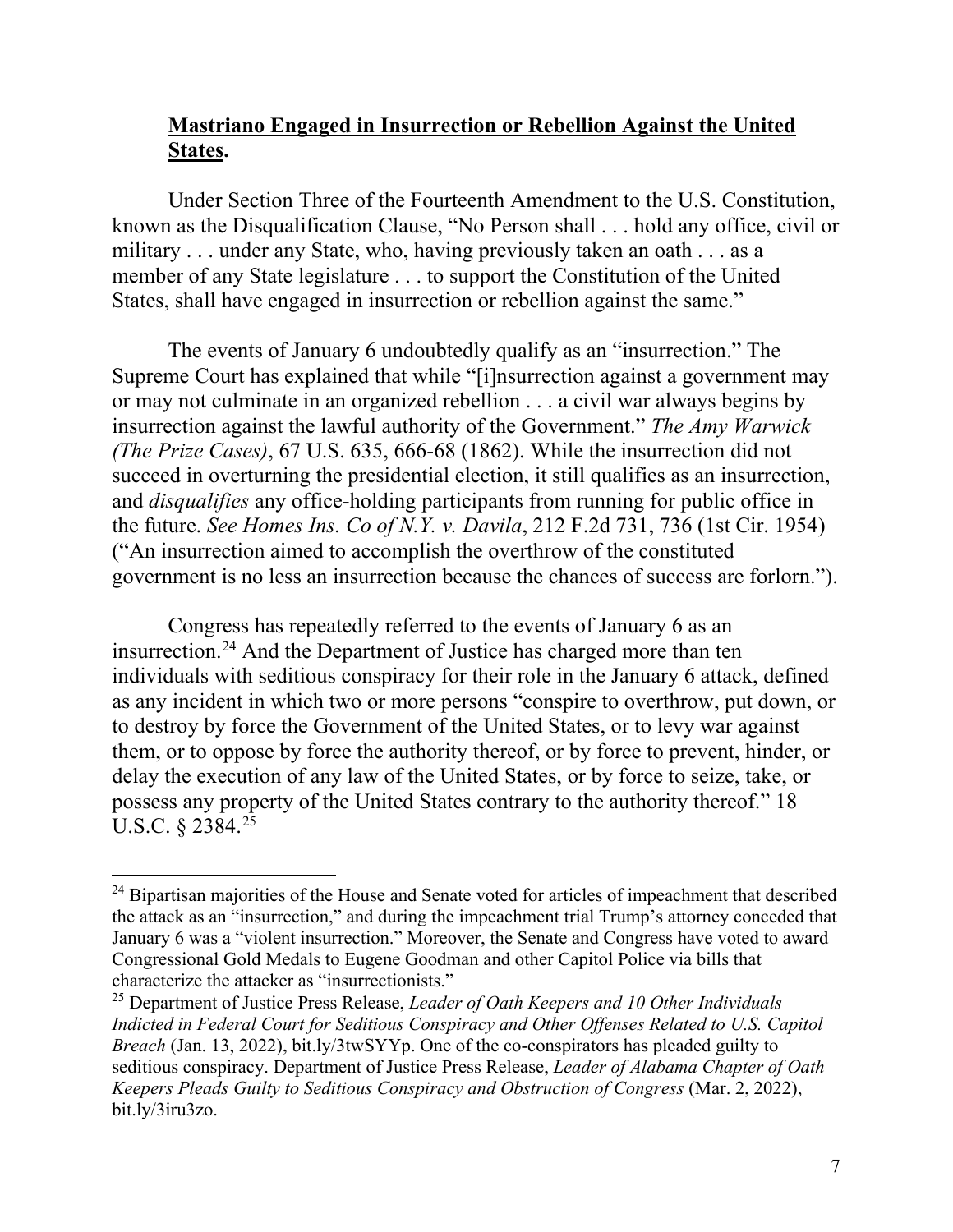Although courts have had few reasons to define engagement within the context of insurrection, those cases that do show that Mastriano has engaged in insurrection against the United States by "voluntar[ily] . . . assist[ing] the Insurrection or Rebellion." *United States v. Powell*, 65 N.C. 709, 27 F. Cas. 605, 607 (D.C.N.C. 1871). In the aftermath of the Civil War, one leading case defined engagement as occurring where a person is responsible for "[v]oluntarily aiding the rebellion, by personal service, or by contributions, other than charitable, of any thing that was useful or necessary in the Confederate service." *Worthy v. Barrett*, 63 N.C. 199, 202 (1869).

Mastriano has provided just such voluntary aid to the January 6 insurrection. After the November 2020 election, he fomented disinformation in a bid to convince the Pennsylvania legislature to appoint its own electors to the Electoral College in order to secure Pennsylvania's Electoral College votes for Trump even after he lost the state's popular vote. When this failed—and when other efforts to overturn state election results also failed—he turned toward efforts to block the certification of Biden's victory by Congress.

Even after it became clear that participants in the demonstration were planning to bring weapons and use violence at the Capitol, Mastriano rented a bus and arranged to transport dozens of people into Washington D.C.<sup>[26](#page-7-0)</sup> He and his wife both marched on the Capitol as their fellow insurrectionists broke down police barriers, confronted and attacked police officers, and began the assault on the Capitol itself. Though Mastriano may have left at some point during the insurrection, he was an active participant up to and during the violent breach of police barriers around the Capitol. And he knew, or should have known, that further violence was likely to result from this violent attack on the United States Capitol and (temporarily successful) attempt to subvert constitutional democracy and prevent a peaceful transfer of power.

Moreover, Mastriano is an experienced military veteran who has studied and written on "hybrid warfare" strategies that relies on "ambiguity" and

<span id="page-7-0"></span><sup>&</sup>lt;sup>26</sup> At least one group in Pennsylvania, Berks County Patriots with close ties to the Berks County GOP, also intended to sponsor their own bus to D.C., but withdrew sponsorship and instead handed organization of the bus to three other individuals prior to January 6 "due in part to a concern over rumors of possible violence." Katie Meyer et al., *Sen. Doug Mastriano Campaign Spent Thousands on Buses Ahead of D.C. Insurrection*, WITF, Jan. 13, 2021, bit.ly/3D6KyKH.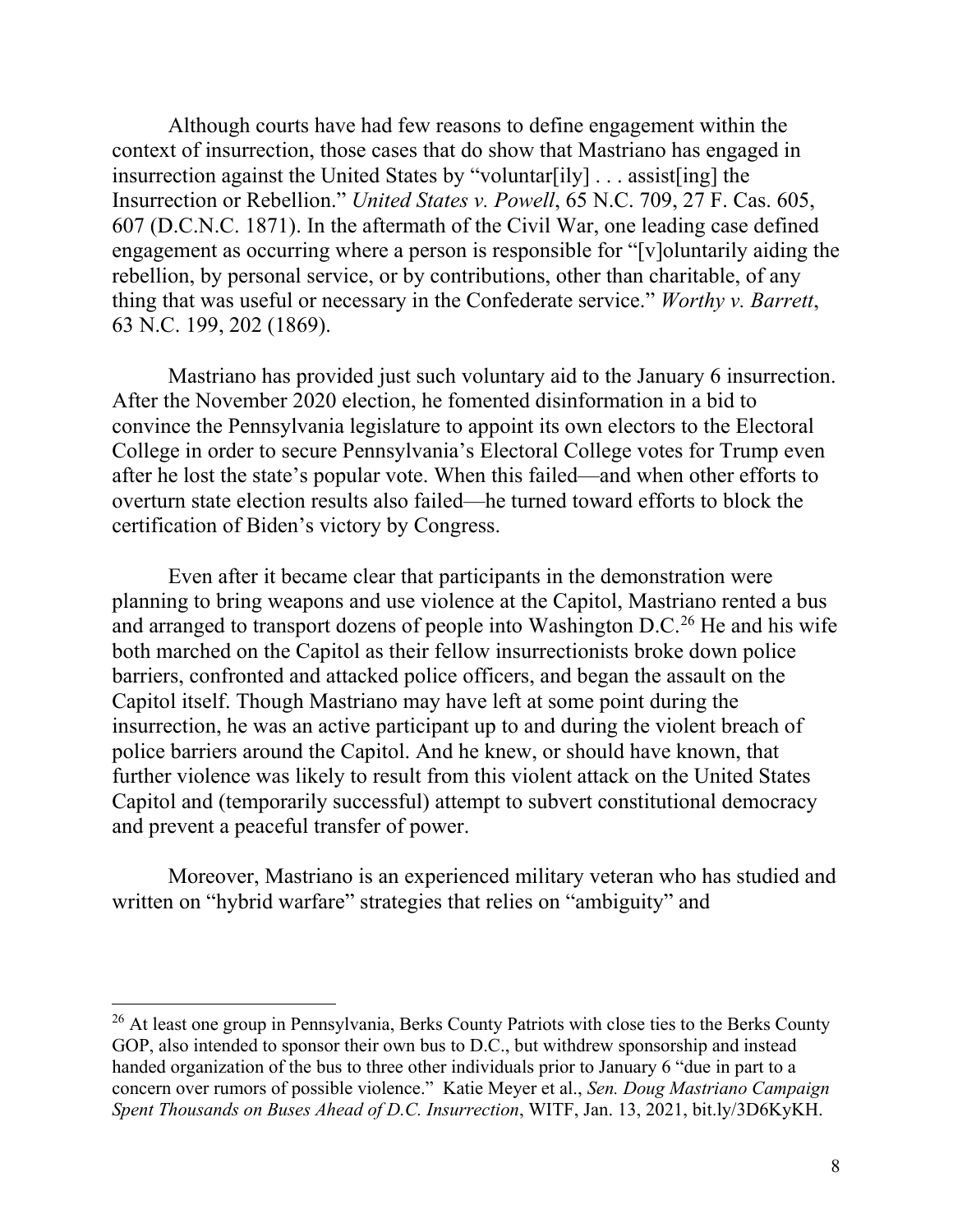disinformation to create instability.[27](#page-8-0) Many of these strategies were used during the lead-up to and the execution of the January 6 insurrection. In other words, Mastriano was specifically aware of the consequences that his actions and Trump's actions were likely to have on fomenting and guiding the insurrection and the Stop the Steal movement's ongoing efforts to subvert the 2020 election.

# **The Secretary of the Commonwealth Should Ensure that Only Eligible Candidates Appear on the Ballot**

Candidates for office in Pennsylvania must satisfy state and federal eligibility requirements.<sup>[28](#page-8-1)</sup> And where a candidate improperly puts him or herself forward for an office for which he or she is not qualified, then the Secretary of the Commonwealth, as Chief Election Official of the state, is empowered to, and should set aside the nomination petition of that person.<sup>[29](#page-8-2)</sup>

Douglas Mastriano engaged in an insurrection against the United States within the meaning of the U.S. Constitution's Insurrectionist Disqualification Clause after taking the oath as a state senator to support the Constitution. He is therefore disqualified from office within the state of Pennsylvania and, consequently, ineligible to appear as a candidate on the ballot for governor.

<span id="page-8-0"></span> $\overline{a}$ <sup>27</sup> Douglas Mastriano & Jeffrey Setser, *Blunting Moscow's Sword of Damocles Policy in the Baltic Region*, FOREIGN POL'Y RESEARCH INST. (June 1, 2016), bit.ly/3LbVvx9; Douglas Mastriano, *Putin's Conundrum: The Baltic Region, Unconventional Threats and a Rising Russia*, FOREIGN POL'Y RESEARCH INST. (Apr. 21, 2016), bit.ly/357VBqu.

<span id="page-8-1"></span><sup>28</sup> *See, e.g.*, Pennsylvania Department of State, *General Information About Running For Public Office*,<https://bit.ly/3Jt226i>(last visited Mar. 22, 2022) ("A prospective candidate must also make sure that he or she is qualified to hold the office being sought.").

<span id="page-8-2"></span><sup>29</sup> *See, e.g.*, 25 Pa. Stat. § 2621 (setting out Secretary's responsibilities during elections, which include the responsibility to certify the names of candidates and "[t]o receive **and determine . . . the sufficiency** of nomination petitions, certificates, and papers for . . . all state offices" (emphasis added)). Although under state law individual voters may file candidates challenges in court, *see, e.g., Elliot v. Cruz*, 137 A.2d 646 (2016) (assessing challenge to presidential candidate's citizenship); 25 P.S. § 2937 ("All nomination petitions and papers received and filed within the periods limited by this act shall be deemed to be valid, unless, within seven days after the last day for filing said nomination petition or paper, a petition is presented to the court specifically setting forth the objections thereto, and praying that the said petition or paper be side aside."), as Secretary of the Commonwealth you have your own authority to ensure that the nomination petitions of unqualified candidates be set aside. Even aside from specific state laws, you have taken your own oath to support the U.S. Constitution and are therefore obligated to enforce its requirements, including those of the Fourteenth Amendment.